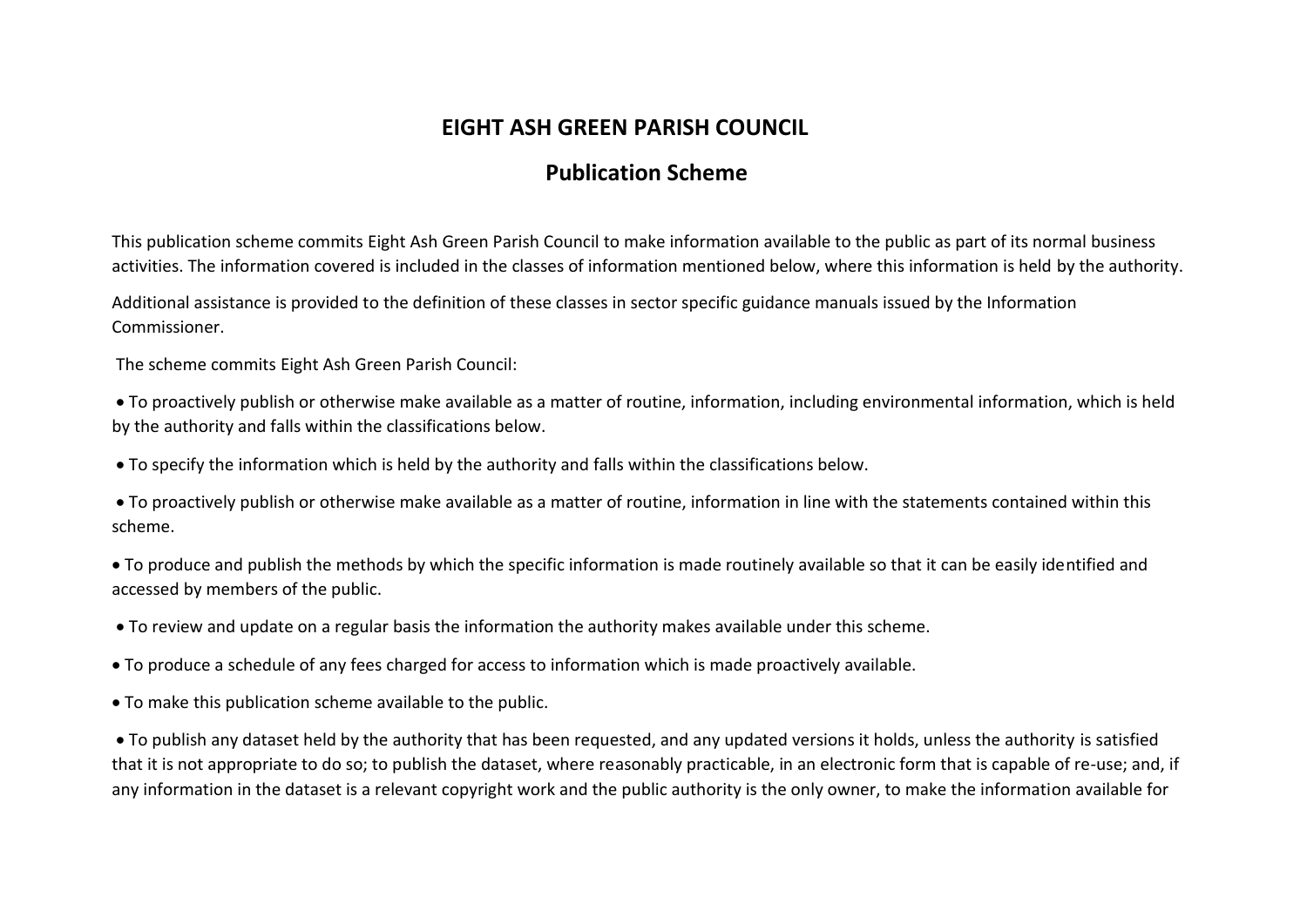re-use under the terms of the Re-use of Public Sector Information Regulations 2015, if they apply, and otherwise under the terms of the Freedom of Information Act section 19. The term 'dataset' is defined in section 11(5) of the Freedom of Information Act. The term 'relevant copyright work' is defined in section 19(8) of that Act.

| Information to be published                                                                                    | How the information can<br>be obtained | Cost |
|----------------------------------------------------------------------------------------------------------------|----------------------------------------|------|
| Class 1 - Who we are and what we do                                                                            |                                        |      |
| (Organisational information, structures, locations and contacts)                                               | Website                                |      |
| This will be current information only.                                                                         | Parish Newsletter                      |      |
| N.B. Councils should already be publishing as much information as possible about how<br>they can be contacted. |                                        |      |
| Who's who on the Council and its Committees                                                                    | Website                                |      |
| Contact details for Parish Clerk and Council members (named contacts where possible                            | Website                                |      |
| with telephone number and email address (if used))                                                             | Parish Newsletter                      |      |
| Location of main Council office and accessibility details                                                      | N/a                                    |      |
| Staffing structure                                                                                             | Website                                |      |
|                                                                                                                |                                        |      |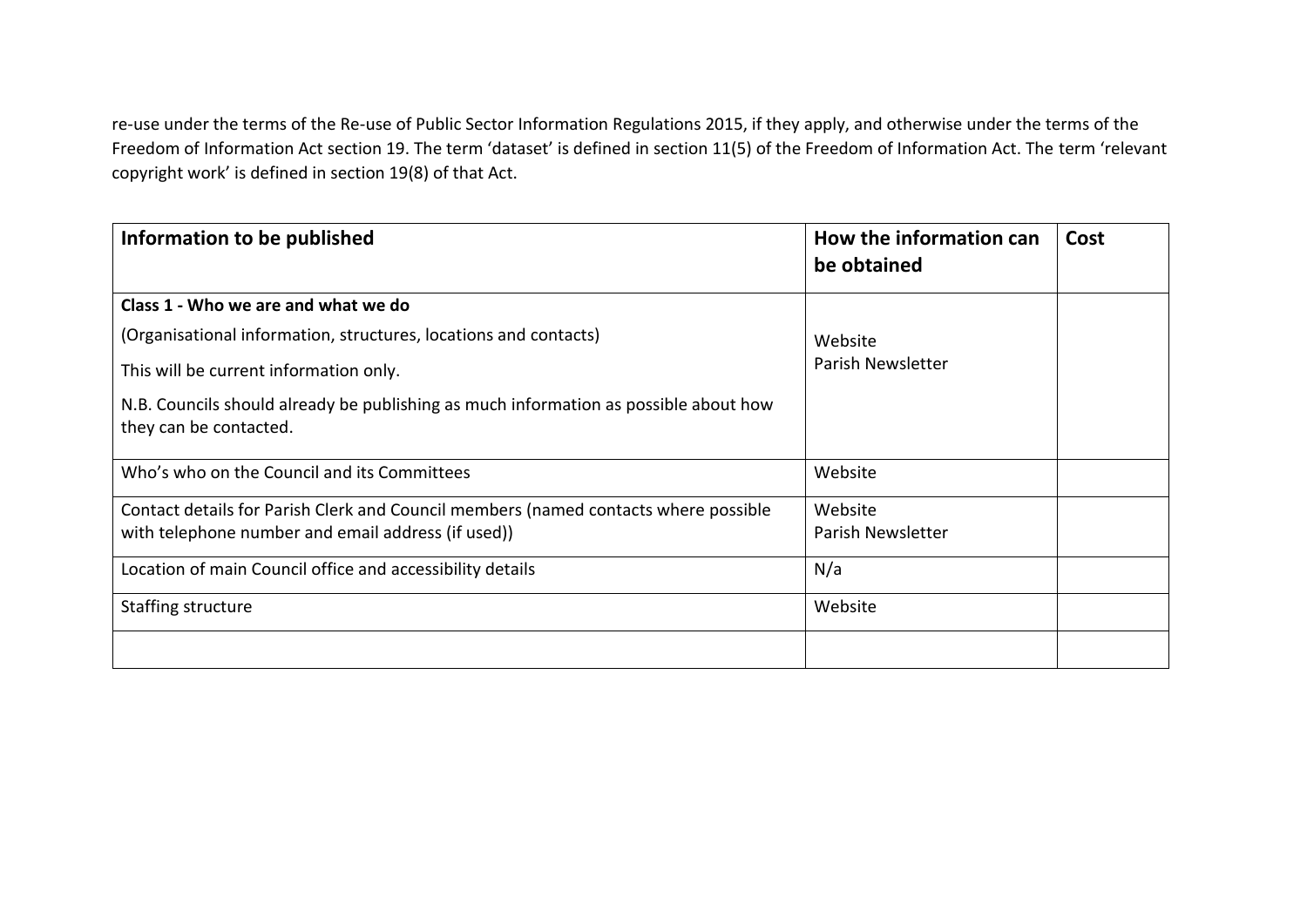| Class 2 - What we spend and how we spend it                          | (hard copy or website)                               |
|----------------------------------------------------------------------|------------------------------------------------------|
| (Financial information relating to projected and actual income and   |                                                      |
| expenditure, procurement, contracts and financial audit) Current and |                                                      |
| previous financial year as a minimum                                 |                                                      |
|                                                                      |                                                      |
| Annual return form and report by auditor                             | Hard copy posted by the Clerk<br>Website             |
| Finalised budget                                                     | Hard copy posted by the Clerk<br>By email<br>Website |
| Precept                                                              | Hard copy posted by Clerk<br>By email                |
| <b>Borrowing Approval letter</b>                                     | N/a                                                  |
| <b>Financial Standing Orders and Regulations</b>                     | Hard copy posted by the Clerk<br>By email<br>Website |
| Grants given and received                                            | Hard copy posted by the Clerk<br>By email            |
| List of current contracts awarded and value of contract              | Hard copy posted by the Clerk<br>By email            |

| Members' allowances and expenses | Hard copy posted by the Clerk |  |
|----------------------------------|-------------------------------|--|
|                                  |                               |  |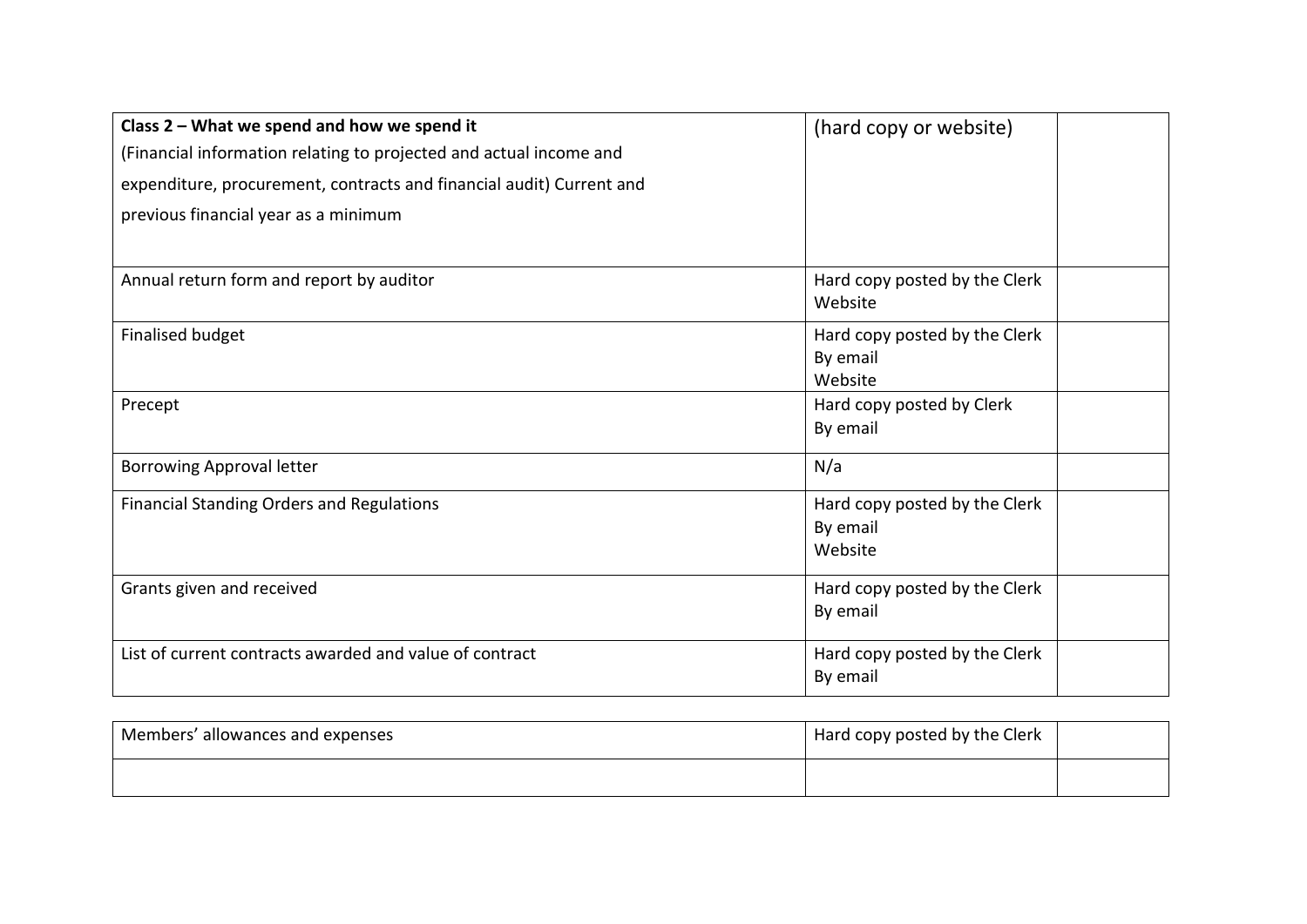| Class $3$ – What our priorities are and how we are doing                                 | (hard copy or website)           |
|------------------------------------------------------------------------------------------|----------------------------------|
| (Strategies and plans, performance indicators, audits, inspections and<br>reviews)       |                                  |
| Current and previous year as a minimum                                                   |                                  |
| Parish Plan (current and previous year as a minimum)                                     |                                  |
| Annual Report to Parish or Community Meeting (current and previous year as a<br>minimum) | Hard copy posted by the<br>Clerk |
|                                                                                          | Website                          |
| <b>Quality status</b>                                                                    | Website                          |
| Local charters drawn up in accordance with DCLG guidelines                               | Website                          |
|                                                                                          |                                  |
| Class 4 – How we make decisions                                                          | (hard copy or website)           |
| (Decision making processes and records of decisions)                                     |                                  |
| Current and previous council year as a minimum                                           |                                  |

| Timetable of meetings (Council and any committee/sub-committee meetings and parish<br>meetings) | Hard copy posted by the<br>Clerk |  |
|-------------------------------------------------------------------------------------------------|----------------------------------|--|
|                                                                                                 | Website                          |  |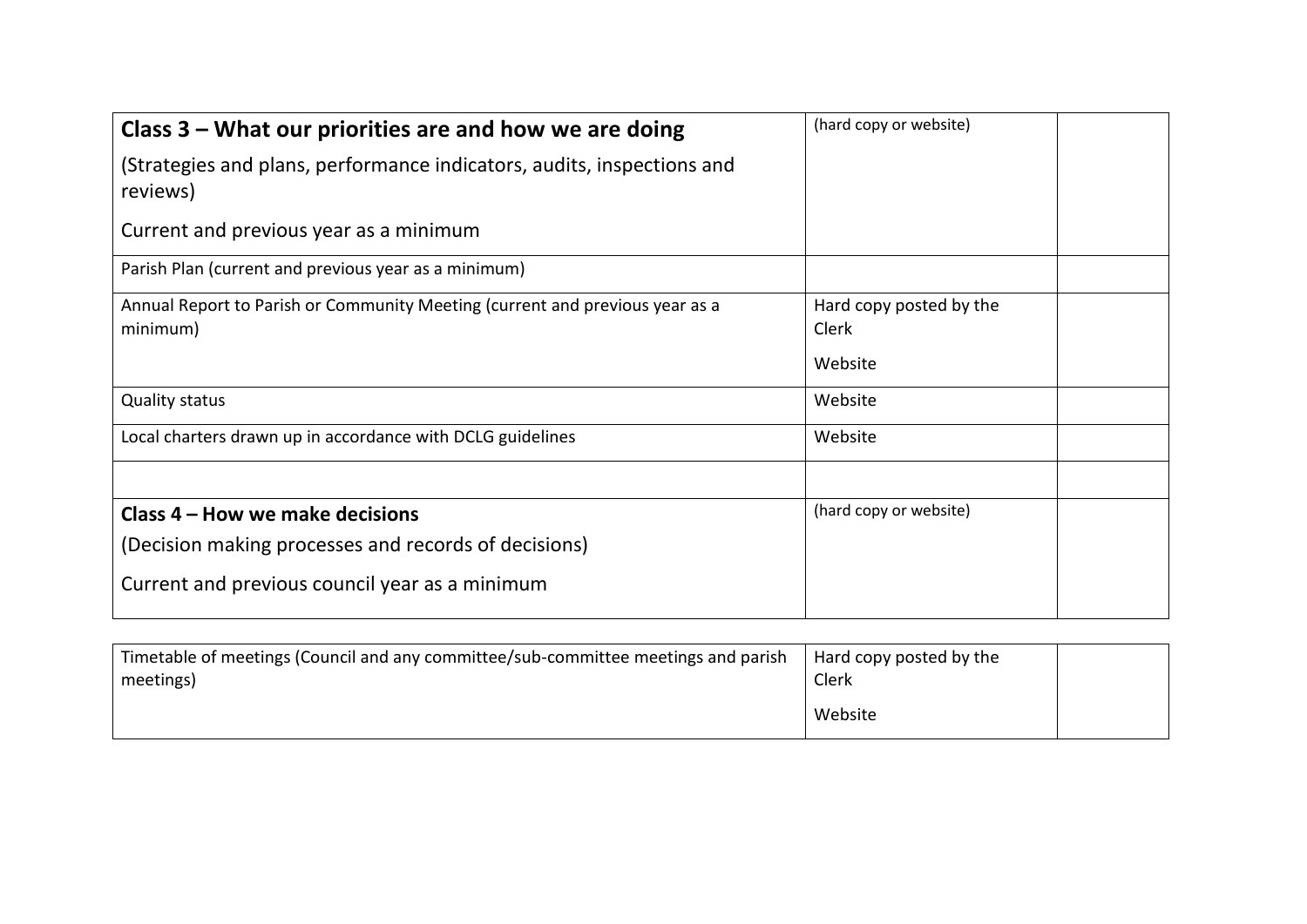| Agendas of meetings (as above)                                                                                                     | Noticeboard outside Eight Ash<br>Green Village Hall (formal<br>notice)<br>Other Parish noticeboards<br>Website<br>By email |  |
|------------------------------------------------------------------------------------------------------------------------------------|----------------------------------------------------------------------------------------------------------------------------|--|
| Minutes of meetings (as above) $-$ n.b. this will exclude information that is properly<br>regarded as private to the meeting.      | Website<br>Hard copy posted by the Clerk<br>By email                                                                       |  |
| Reports presented to council meetings - n.b. this will exclude information that is properly<br>regarded as private to the meeting. | Hard copy posted by the Clerk<br>By email                                                                                  |  |
| Responses to consultation papers                                                                                                   | Hard copy posted by the Clerk<br>By email                                                                                  |  |
| Responses to planning applications                                                                                                 | Recorded in minutes of Council<br>meetings                                                                                 |  |
| Bye-laws                                                                                                                           | Available on request from the<br>Clerk                                                                                     |  |
|                                                                                                                                    |                                                                                                                            |  |
|                                                                                                                                    |                                                                                                                            |  |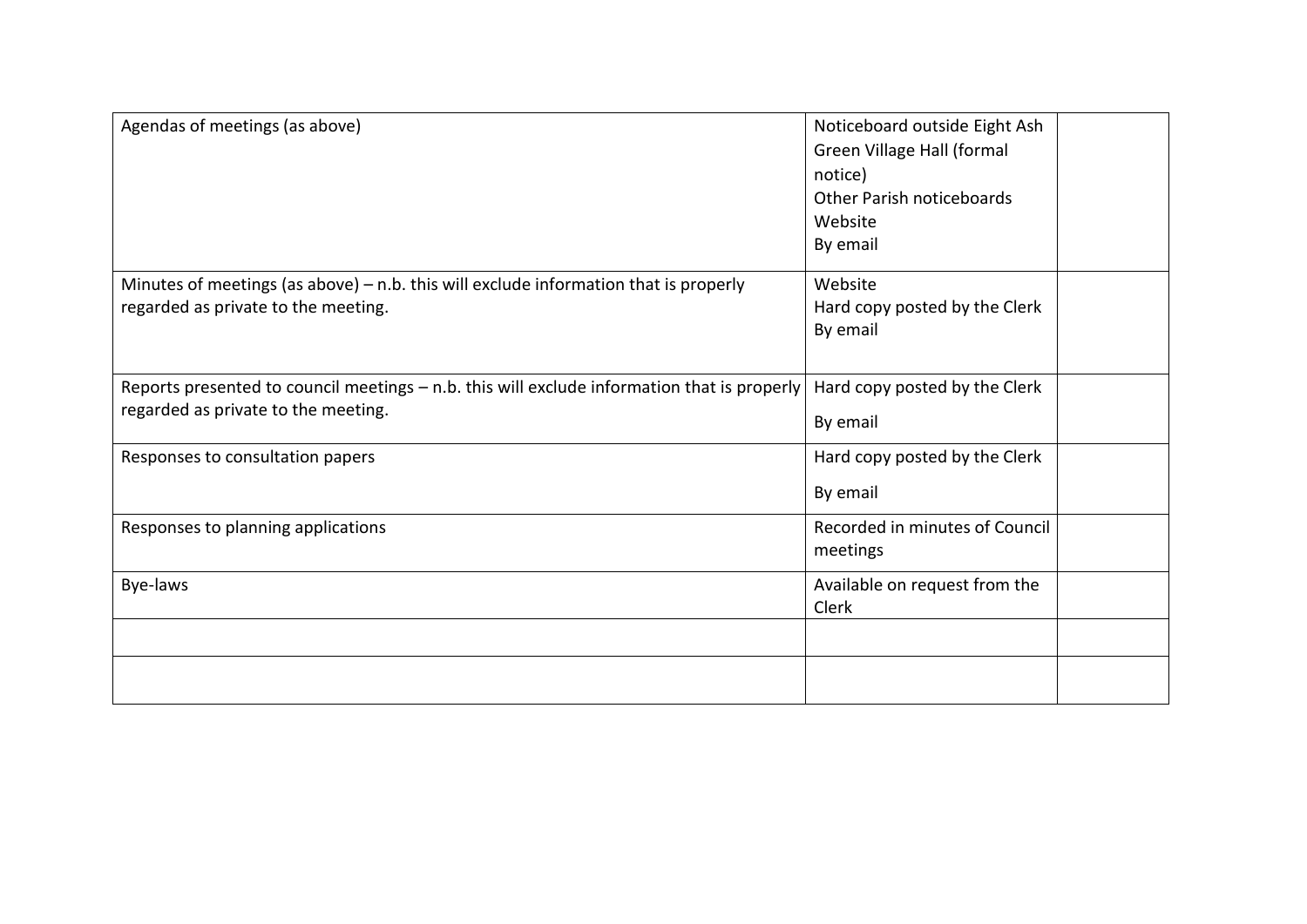| Class 5 - Our policies and procedures                                                                                                                                                                                                                                                                                                                            |                                                         |  |
|------------------------------------------------------------------------------------------------------------------------------------------------------------------------------------------------------------------------------------------------------------------------------------------------------------------------------------------------------------------|---------------------------------------------------------|--|
| (Current written protocols, policies and procedures for delivering our services and<br>responsibilities)                                                                                                                                                                                                                                                         |                                                         |  |
| Current information only                                                                                                                                                                                                                                                                                                                                         |                                                         |  |
| Policies and procedures for the conduct of council business:<br>Procedural standing orders<br>Committee and sub-committee terms of reference<br>Delegated authority in respect of officers<br>Code of Conduct<br>Policy statements                                                                                                                               | On website<br>Hard copy posted by the Clerk<br>By email |  |
| Policies and procedures for the provision of services and about the employment of staff:<br>Internal instructions to staff and policies relating to the delivery of services<br>Equality and diversity policy<br>Health and safety policy<br>Recruitment policies (including current vacancies)<br>Policies and procedures for handling requests for information | On website<br>Hard copy posted by the Clerk<br>By email |  |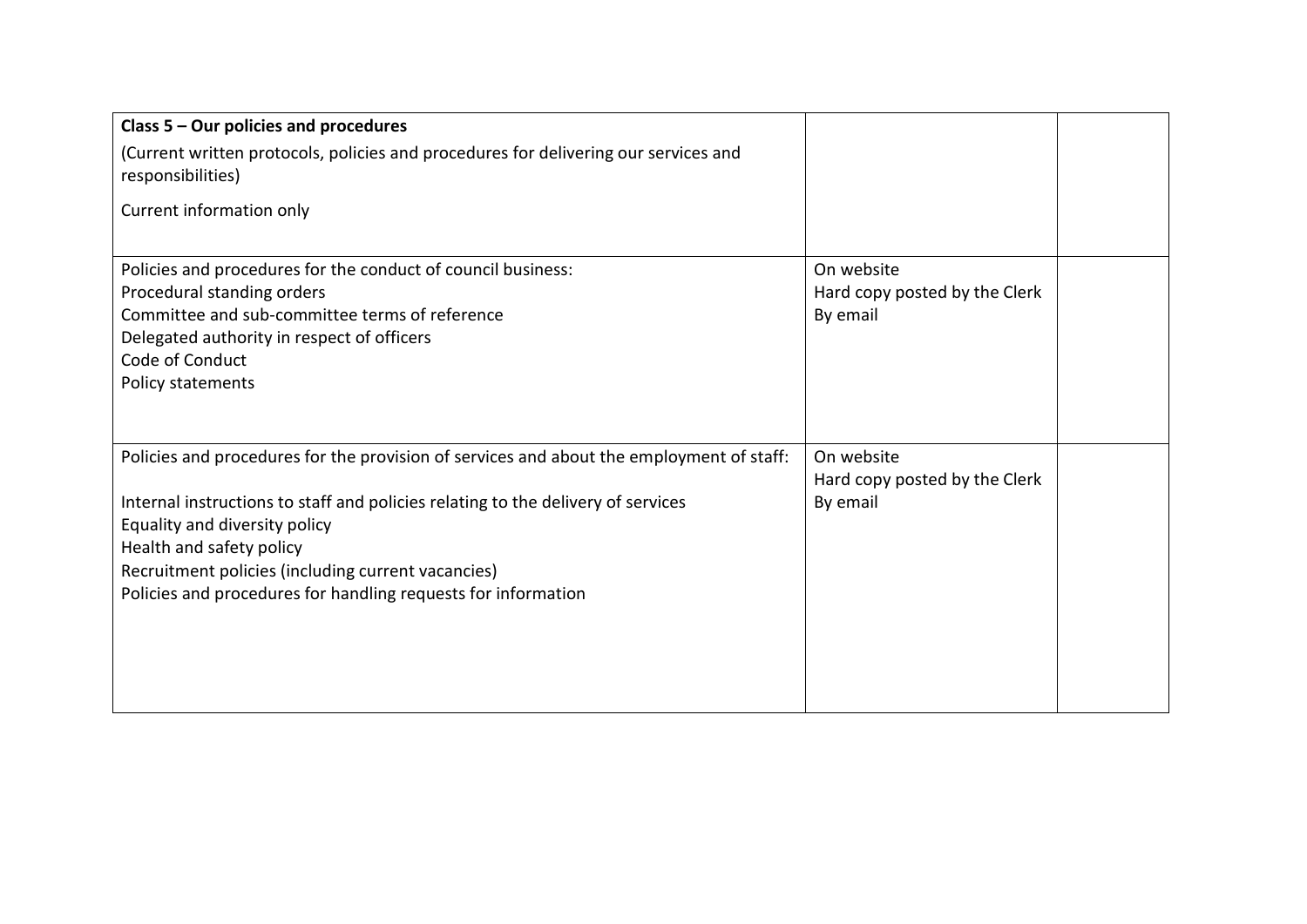| Complaints procedures (including those covering requests for information and operating<br>the publication scheme)                                                   |                                                                                    |  |
|---------------------------------------------------------------------------------------------------------------------------------------------------------------------|------------------------------------------------------------------------------------|--|
| Information security policy                                                                                                                                         | On website                                                                         |  |
| Records management policies (records retention, destruction and archive)                                                                                            | On website                                                                         |  |
| Data protection policies                                                                                                                                            | On website                                                                         |  |
| Schedule of charges (for the publication of information)                                                                                                            | On website                                                                         |  |
|                                                                                                                                                                     |                                                                                    |  |
| Class $6$ – Lists and Registers<br>Currently maintained lists and registers only                                                                                    | (hard copy or website; some<br>information may only be<br>available by inspection) |  |
| Any publicly available register or list (if any are held this should be publicised; in most<br>circumstances existing access provisions will suffice <sup>)</sup>   | N/a                                                                                |  |
| Assets register                                                                                                                                                     | Inspection on request to the<br>Clerk                                              |  |
| Disclosure log (indicating the information that has been provided in response to<br>requests; recommended as good practice, but may not be held by parish councils) | N/a                                                                                |  |
| Register of members' interests                                                                                                                                      | Available on Colchester<br>Borough Council website                                 |  |
| Register of gifts and hospitality                                                                                                                                   | N/a                                                                                |  |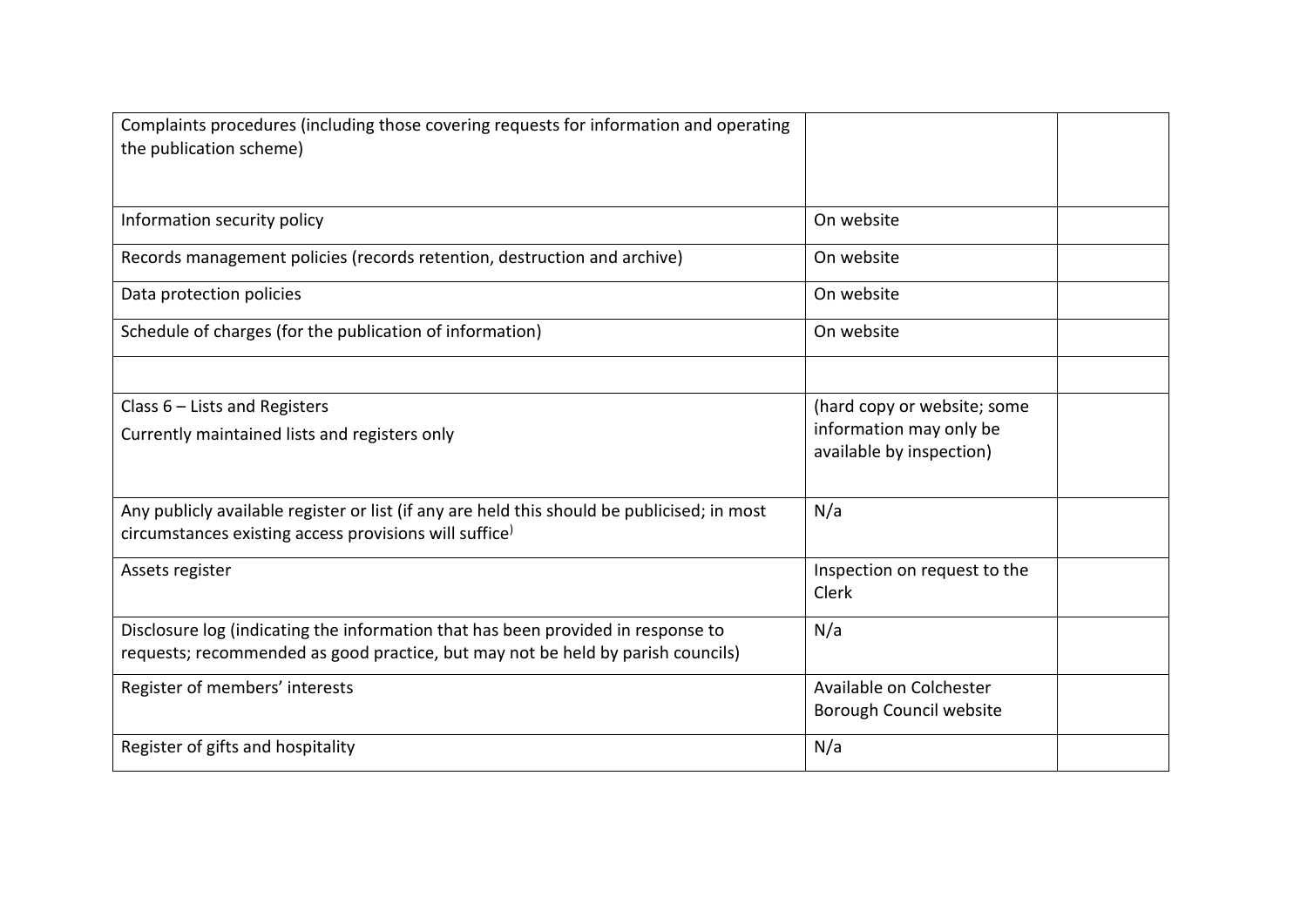| Class $7$ – The services we offer                                                                           | (hard copy or website; some                         |
|-------------------------------------------------------------------------------------------------------------|-----------------------------------------------------|
| (Information about the services we offer, including leaflets, guidance and newsletters                      | information may only be<br>available by inspection) |
| produced for the public and businesses)                                                                     |                                                     |
|                                                                                                             |                                                     |
| Current information only                                                                                    |                                                     |
|                                                                                                             |                                                     |
|                                                                                                             |                                                     |
| Allotments                                                                                                  | Contact details on website                          |
| Burial grounds and closed churchyards                                                                       | N/a                                                 |
| Community centres and village halls                                                                         | N/a                                                 |
| Parks, playing fields and recreational facilities                                                           | Available on request                                |
| Seating, litter bins, clocks, memorials and lighting                                                        | Available on request                                |
| <b>Bus shelters</b>                                                                                         | Available on request                                |
| Markets                                                                                                     | N/a                                                 |
| Public conveniences                                                                                         | N/a                                                 |
| Agency agreements                                                                                           | N/a                                                 |
| Services for which the council is entitled to recover a fee, together with those fees (e.g.<br>burial fees) | N/a                                                 |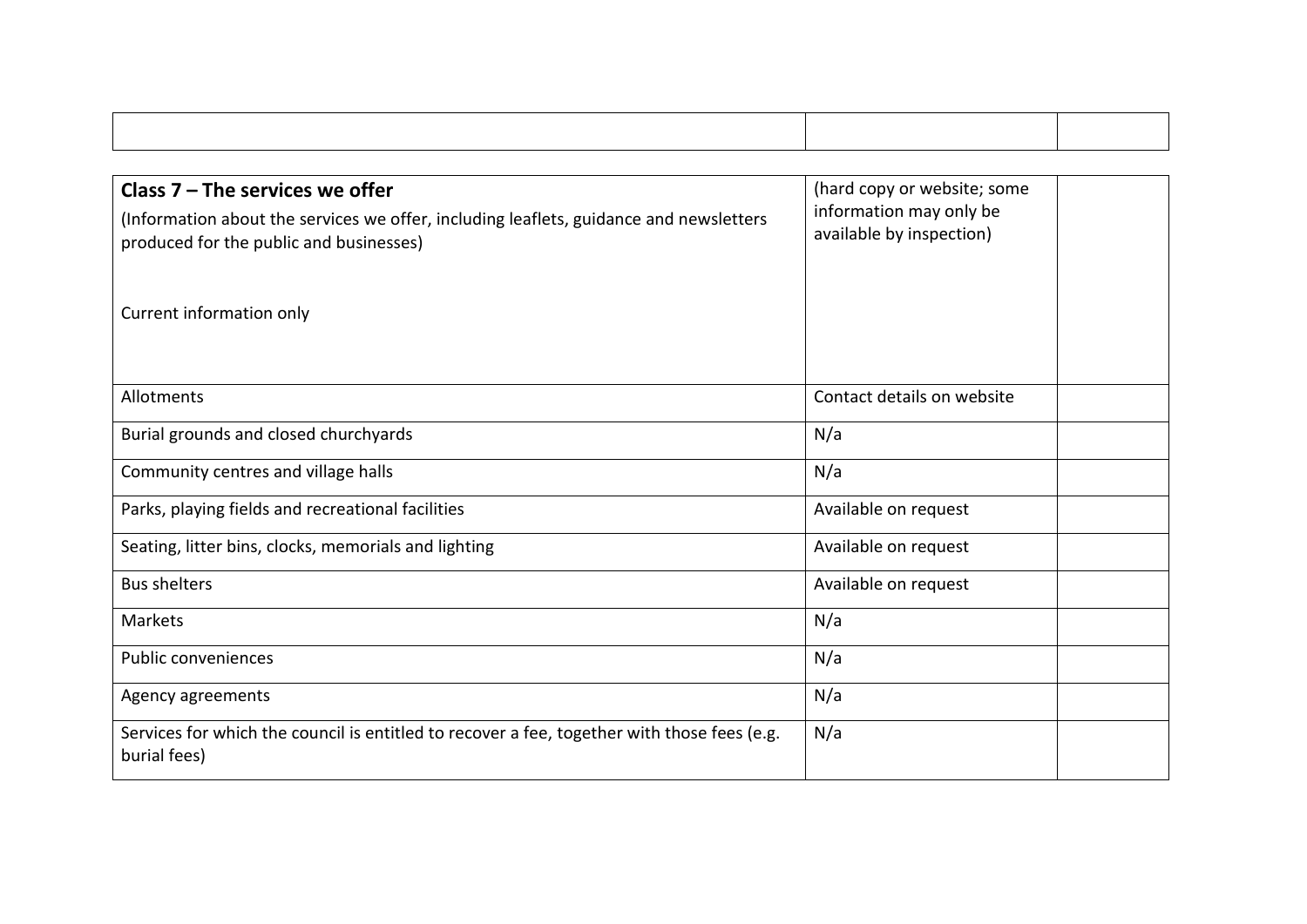| <b>Additional Information</b>                                                                                     |  |
|-------------------------------------------------------------------------------------------------------------------|--|
| This will provide Councils with the opportunity to publish information that is not<br>itemised in the lists above |  |

### **Contact details:**

Mrs Katherine Kane, Clerk to the Council

| 10 Squirrels Field                    |
|---------------------------------------|
| Colchester                            |
| Essex                                 |
| <b>CO4 5YA</b>                        |
| email: parish.clerk@eightashgreen.com |

### **Charges**

No charges will be made for reasonable requests for copies of documents e.g. one copy per person.

#### **Draft Documents**

Draft documents will be issued/withheld at the Council's discretion as per the Freedom of Information Act Section 22 – see below.

Section 22 - information intended for future publication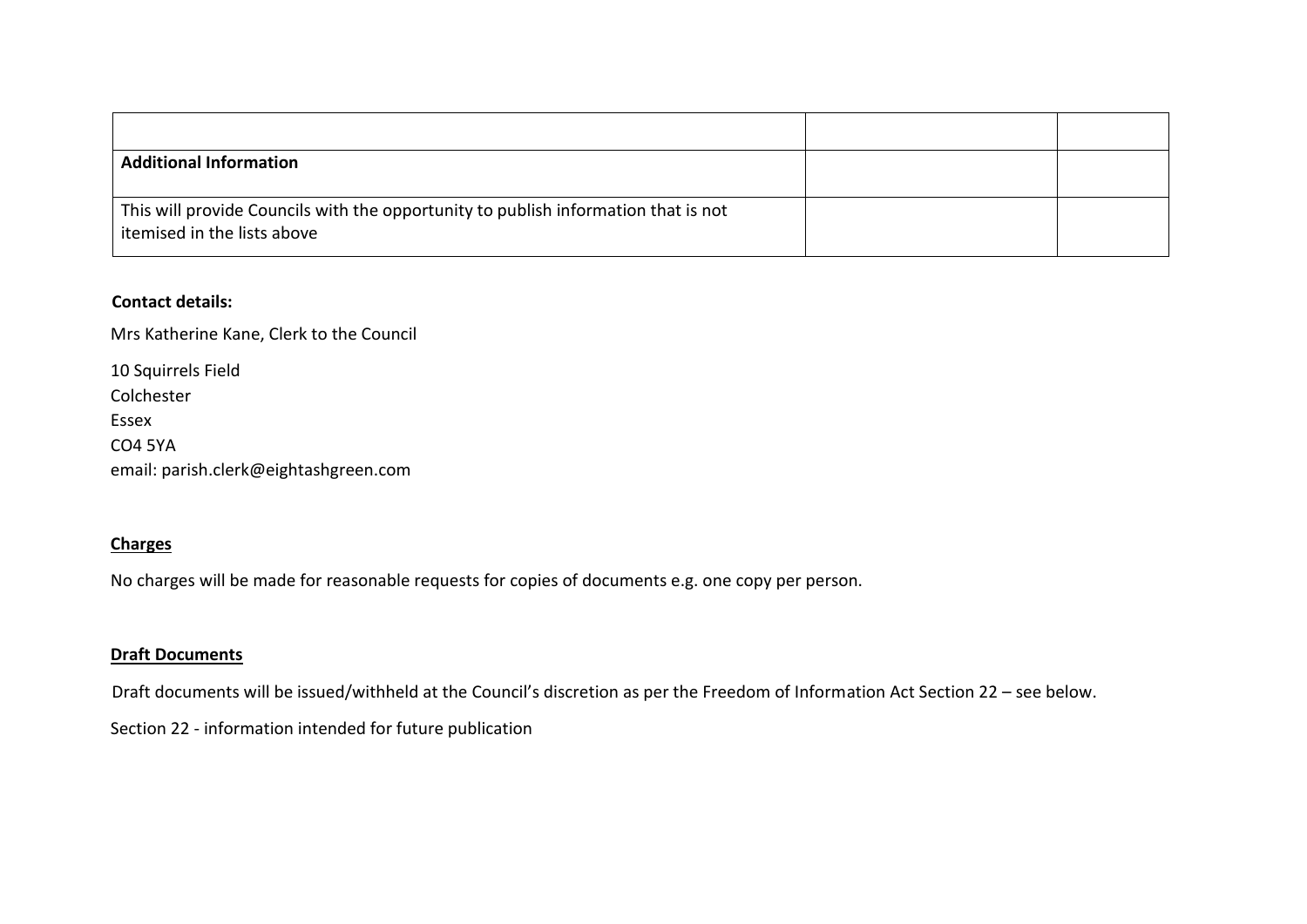This exemption may apply if the public authority intends to publish the requested information at some future date. This ensures that the FOI Act does not force public authorities into premature publication of information. This exemption is public interest tested.

- $(1)$  Information is exempt information if –
- (a) the information is held by the public authority with a view to its publication, by the authority or any other person, at some future date (whether determined or not),
- (b) the information was already held with a view to such publication at the time when the request for information was made, and
- (c) it is reasonable in all the circumstances that the information should be withheld from disclosure until the date referred to in paragraph (a).
- (2) The duty to confirm or deny does not arise if, or to the extent that, compliance with section 1(1)(a) would involve the disclosure of any information (whether or not already recorded) which falls within subsection (1).

#### **Data Protection Act**

Corporate information can be viewed. Correspondence from residents cannot be viewed or copied without the express permission of the correspondent or unless it is deemed to be "in the public interests", however, an overview of a subject can be produced on reasonable request.

| <b>TYPE OF CHARGE</b>    | <b>DESCRIPTION</b>                                             | <b>BASIS OF CHARGE</b>                                      |
|--------------------------|----------------------------------------------------------------|-------------------------------------------------------------|
| <b>Disbursement cost</b> | Photocopying @ 10p per sheet (black & white)   Actual cost $*$ |                                                             |
|                          | Postage                                                        | Actual cost of Royal Mail<br>standard 2 <sup>nd</sup> class |